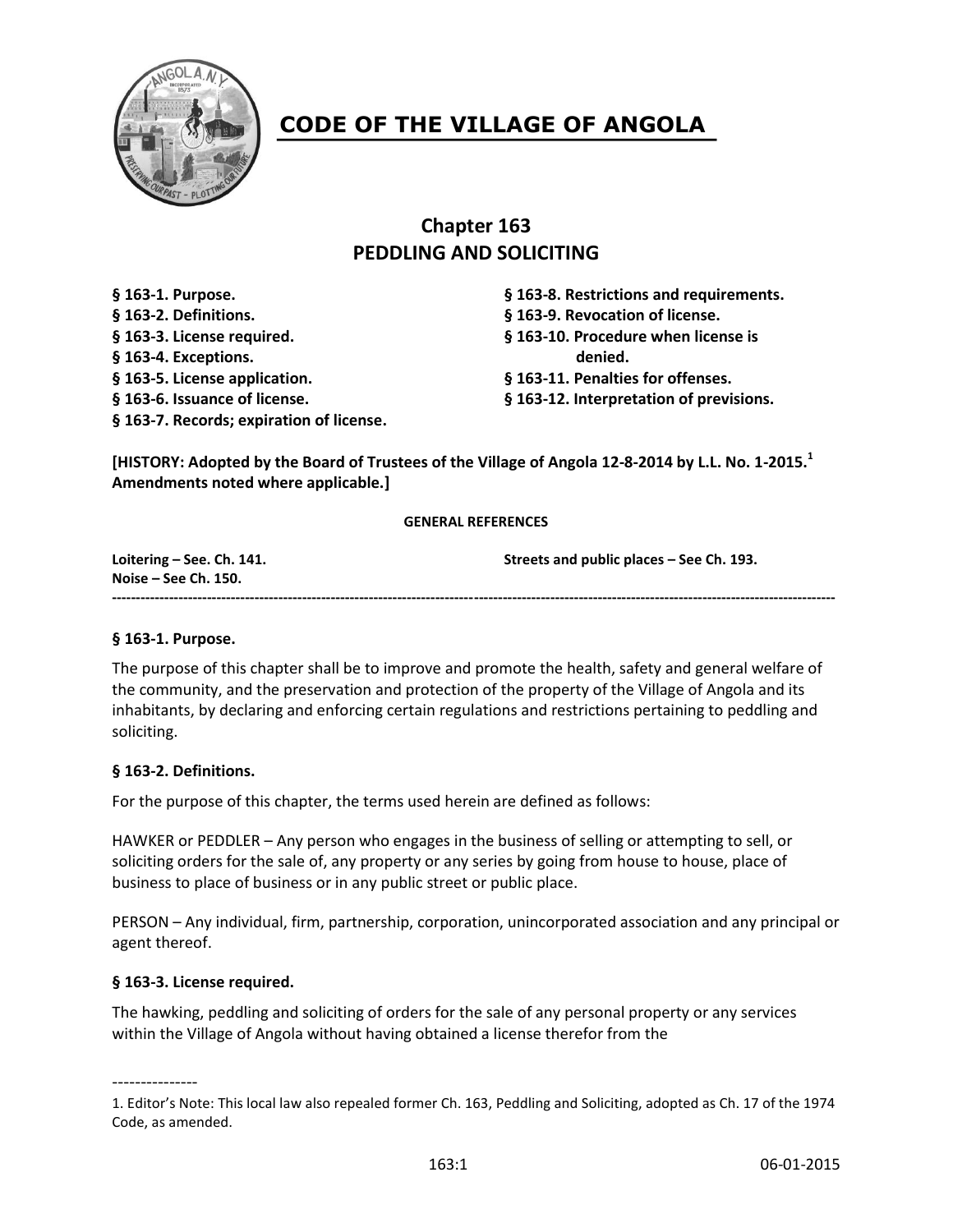Village Clerk of the Village is prohibited. The cost of such license shall be established by resolution of the Village Board.

# **§ 163-4. Exceptions.**

- A. This chapter shall not apply to:
	- (1) Veterans. Every honorably discharged member of the Armed Forces of the United States who is a residents of this state and a veteran of any war or who shall have served overseas and his or her surviving spouse shall have the right to hawk, peddle, vend and solicit in the Village of Angola if such a veteran has resided in Erie County for a period of at least six months. Such veteran shall be licensed without fee but with the information required on said license in accordance with Article 4, § 32, of the General Business Law of the State of New York.
	- (2) The holder of a license granted pursuant to the General Business Law of the State of New York.
	- (3) A wholesaler selling articles to dealers or merchants who have an established place of business within the Village.
	- (4) A truck gardener or farmer who himself or through his employees sells products of his own farm or garden.
	- (5) A child regularly attending any public or parochial or private school within the County of Erie or a representative of any church maintaining a place of worship within the County of Erie or a member of a veterans organizations organization, provided that such organization maintains a chapter, post, lodge, camp or other group within the County of Erie, or a member of a fraternal organization, any firemanic organization or a civic group, provided that such fraternal organization, firemanic organization or civic group maintains a chapter or local organization within the County of Erie, and further provided that any person within the provisions of this exemption shall hawk, peddle or solicit only as part of an authorized activity of the organization of which he is a member or of the school or church which he attends, and further provided that no person exempted by this subsection receives any compensation for any such activity here exempted.
	- (6) Any person selling goods, wares, commodities or services regularly to those who are his established customers, patrons or purchasers.
- B. All persons and organizations soliciting funds solely for charitable or other purposes who are excepted from the license requirements under this chapter shall maintain and keep records identifying all persons soliciting funds within the Village, and such records shall contain at least the name and the address of the person soliciting, the area solicited and the date or dates of solicitation. Said records shall be made available for inspection by the Chief of Police of the Town of Evans upon request.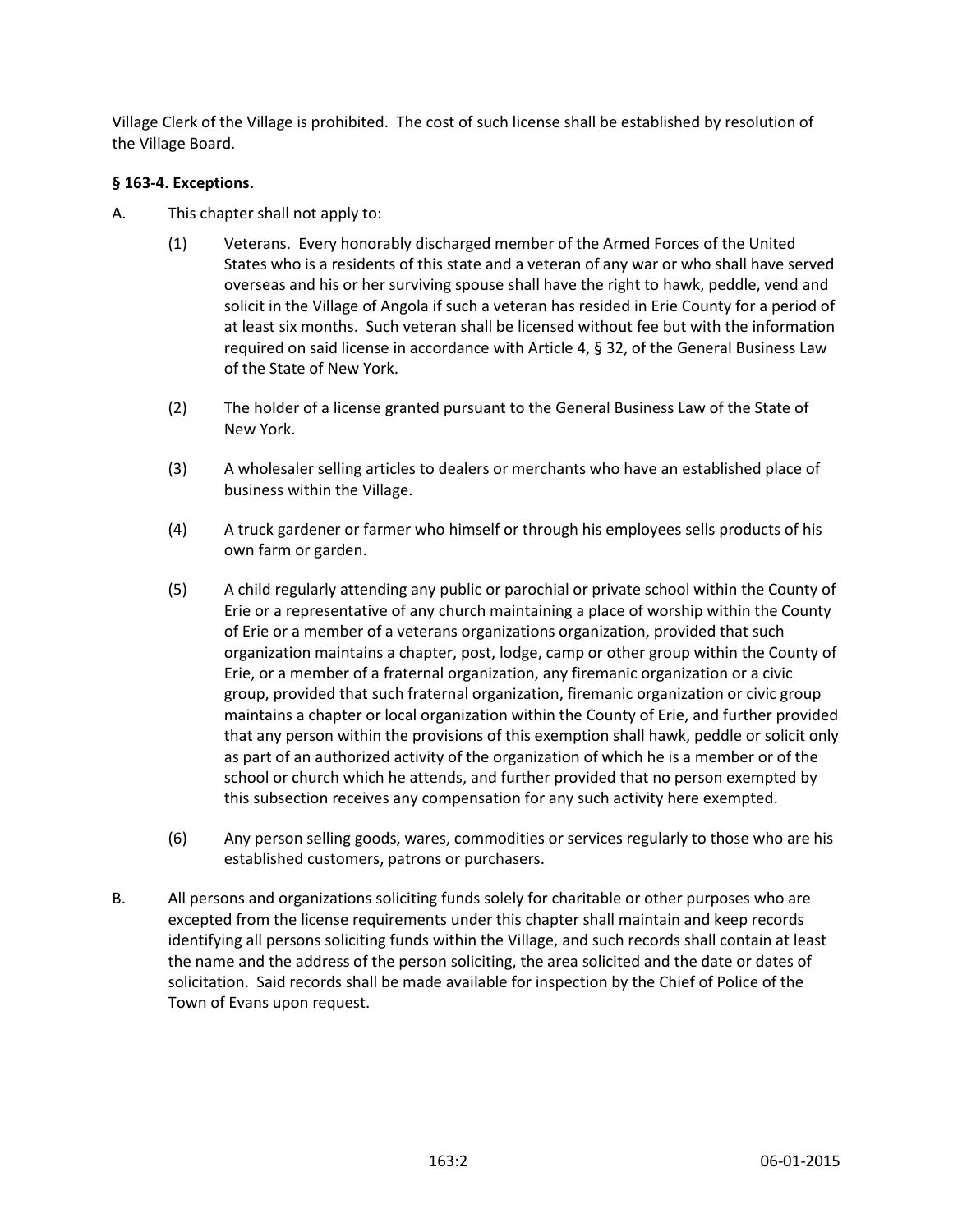#### **§ 163-5. License application.**

- A. Every applicant for a license shall submit to the Village Clerk a written verified application containing the following information: name and age of applicant; permanent home residence and the address of this current place of sojourn if different from his home address from his home address; name and address of all entities whose products he intends to sell or for which he intends to solicit orders; an itemized statement of all property or services to be sold or offered for sale; all municipalities (name and state) in which the applicant has carried on the business of hawking, selling or soliciting orders during the six months immediately preceding the application a statement of the name, address and telephone number of any person and of any corporation supervising the applicant's local selling activities under contractual or employment arrangement; and copies of all forms or orders and of receipts used by the applicant in soliciting sales or orders. To the application must be appended a letter or authorization from each entity supplying any property or services to be sold or for which orders are to be solicited by the applicant.
- B. Every applicant shall submit, in triplicate, a photograph two by two inches, taken within 30 days of the date of the application for such license; such photograph shall show the head, full face and shoulders of the applicant. One copy of the photograph shall be attached to the license application, one copy of the photograph to the license, and the third shall be delivered to the Chief of Police of the Town of Evans.
- C. Each applicant for a license shall have a fingerprint impression of the fingers and thumbs on both hands taken by L1 Enrollment or by a vendor chosen by New York State.
- D. The police officer designated by the Police Chief to order and review criminal records ("Criminal Records Officer") may cause the fingerprints of any applicant for a peddling or soliciting permit and any applicable fee to be forwarded to the Division of Criminal Justice Services (DCJS) in the form and manner as prescribed by DCJS for a complete criminal background investigation upon receipt of the appropriate fee from the applicant.
- E. The Criminal Records Officer shall review the criminal history record information (CHRI) disseminated by DCJS in connection with the applicant's criminal background investigation.
- F. The Village Clerk shall not issue a license unless and until the applicant shall furnish satisfactory proof of compliance with the provisions hereof relating to fingerprint identification and until completion of an investigation by the Village Clerk and payment of the fee established for the same. On all applications for renewal (which must be submitted before expiration of a license), the applicant need only submit the photograph required hereunder to the Village Clerk, unless said Chief of Police shall request a new fingerprint identification.

#### **§ 163-6. Issuance of license.**

Upon receipt of the application and upon compliance with all of the requirements of this chapter, the Village Clerk shall issue a license to the applicant specifying the particular business authorized. This license shall be nontransferable. It shall be in the continuous possession of the licensee while engaged in the business licensed. The license shall be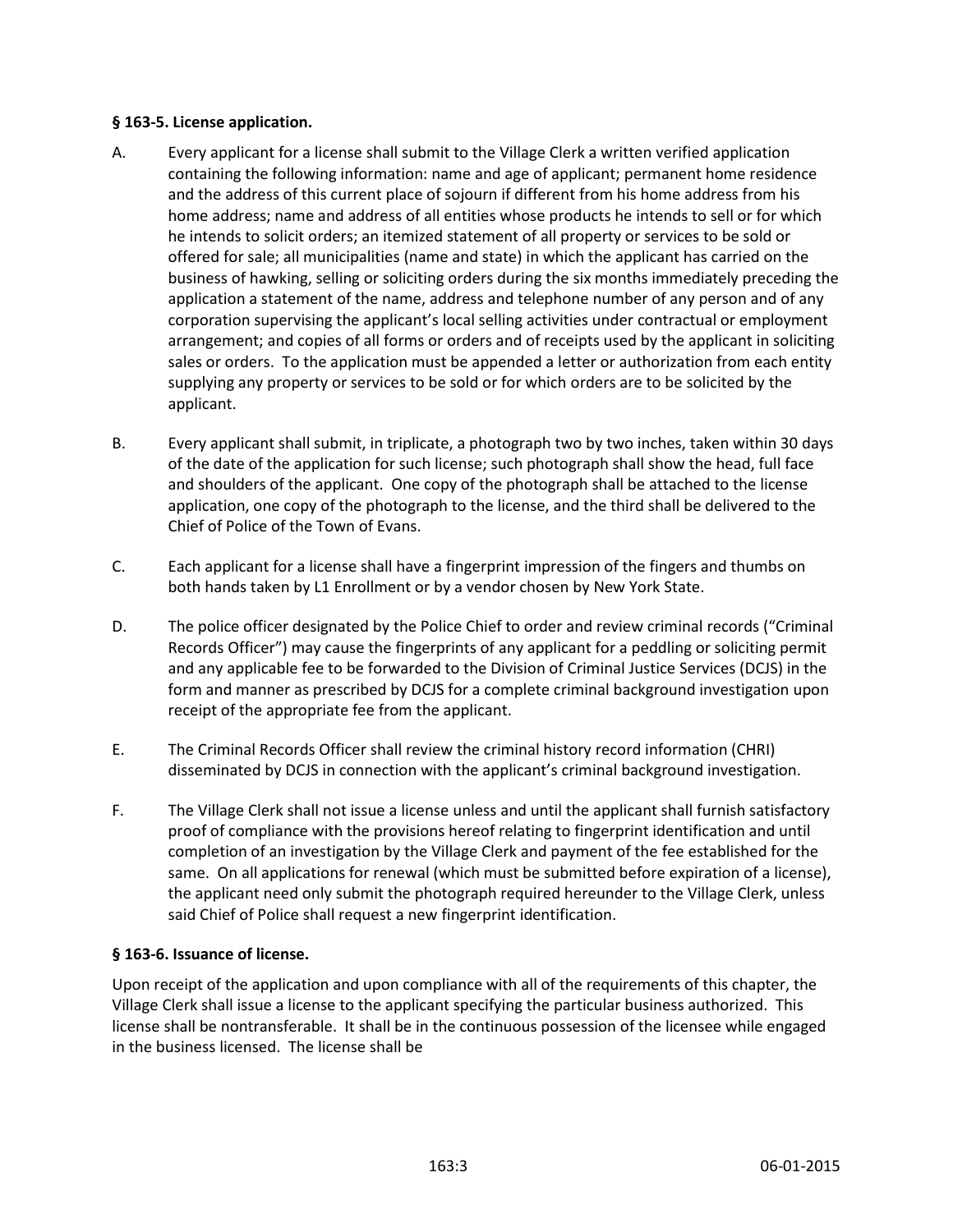produced upon the demand of any police or law enforcement officer and shall be exhibited to each prospective buyer or person solicited before making any offer or solicitation.

## **§ 163-7. Records; expiration of license.**

- A. The Village Clerk shall keep a record of all applications, of all licenses issued in accordance with this chapter and the date of revocation of all license revoked.
- B. All licenses issued hereunder shall expire on the 31st day of December of each year immediately following their issuance.

#### **§ 163-8. Restrictions and requirements.**

Every solicitor or peddler shall, at all times, while engaged in soliciting and peddling within the Village, carry the permit upon his person and shall exhibit the same upon request to all persons solicited or to any police officer within the Village. No solicitor or peddler shall engage in selling or offering or sale, or in seeking or taking orders or contracts for, any goods, wares, merchandise, article, device or subscription, nor shall any person use any vehicle for soliciting or peddling other than the vehicle registered upon his license.

- A. A licensed person shall:
	- (1) Not willfully misstate any fact about any article offered for sale.
	- (2) Not willfully offer for sale any article on an unwholesome or defective nature.
	- (3) Not call attention to his goods by blowing a horn, by ringing a bell other than a house doorbell, by shouting or crying or by any loud or unusual noise, except that peddlers of ice cream and ice cream products for immediate consumption are exempted from the foregoing prohibition of the use of a bell.
	- (4) Not frequent any street so as to cause a private or public nuisance.
	- (5) Keep any vehicle or receptacle use by him in his license business in a sound, clean and sanitary condition.
	- (6) Keep any edible articles offered for sale well protected from dirt, dust and insects.
	- (7) Deliver to every person to whom a sale is made, or from whom an order is taken, a legible written receipt, signed and dated by the licensee, setting out the total price, a description of the goods or services sold or ordered and a statement of any payment received by the licensee.
	- (8) Not enter upon any residential premises clearly displaying a sign with letters at least one inch in height reading "Peddlers and Solicitors Prohibited."
	- (9) Not sell or solicit except between the hours of 9:00 a.m. and 8:00 p.m. on weekdays and not on Sundays, except that this subsection shall not be applicable to peddlers of ice cream products for immediate consumption and for peddlers selling at any event celebrating Independence Day.